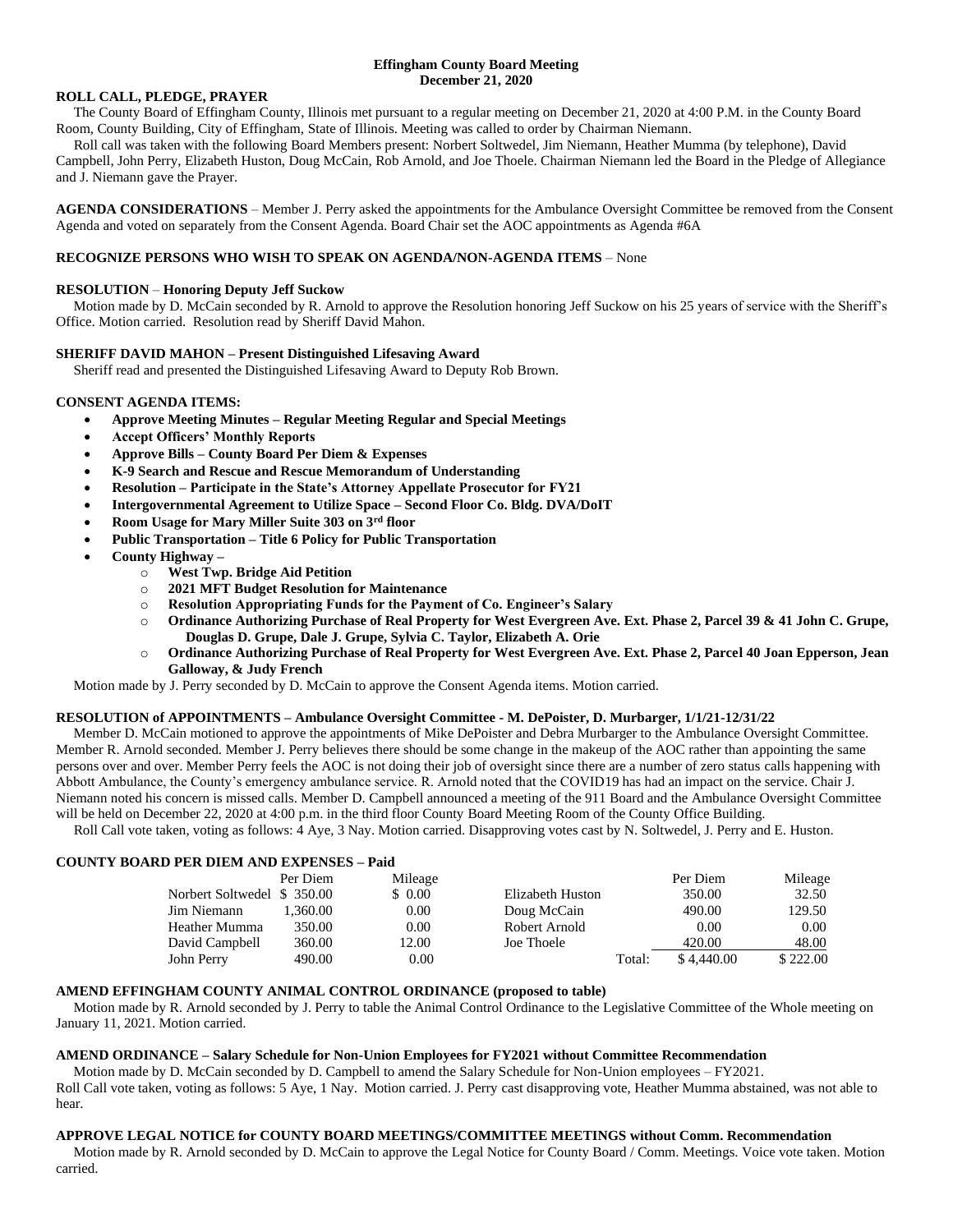### **DELINQUENT PROPERTY RESOLUTION - #03-11-019-093 without Committee Recommendation**

 Motion made by R. Arnold seconded by J. Perry to approve the Delinquent Property Resolution for #03-11-019-093. Voice vote taken. Motion carried.

# **DELINQUENT PROPERTY RESOLUTION - #11-07-035-023 without Committee Recommendation**

 Motion made by J. Perry seconded by R. Arnold to approve the Delinquent Property Resolution for #11-17-035-023. Voice vote taken. Motion carried.

# **ELECTED OFFICIAL REPORTS**

 **Sheriff David J. Mahon** noted that Deputy Rob Brown responded to a call in August that resulted in Deputy Brown giving a lady the Heimlich Maneuver and saved her life. Sheriff also commended Deputy Jeff Suckow for his work as a School Resource Officer and in the Shop with a Deputy program.

**PCOM Phil Toops** announced that public transportation has been suspended for the weekends because of low ridership and driver issues.

 **Coroner Kim Rhodes** reported a record number of deaths in the County for November and December with about half of them being attributed to COVID19 in some manner.

**Supervisor of Assessments Pan Braun** thanked the Board for the gift cards for her staff.

### **COMMITTEE REPORTS**

 Member D. Campbell reported Retro Pizza has paid off their loan early and there is a balance in the Revolving Loan Fund of about \$25,000. Member R. Arnold thanked Chair Niemann and Secretary Deb Ruholl for coordinating the gift cards for employees. Chair J. Niemann asked member s to remember former Board Member Lloyd Foster as he is not doing well.

### **Road & Bridge – November 10, 2020**

Committee Members Present: Joe Thoele, Doug McCain and Jeff Simpson. Others present: J. Niemann, Bob Westendorf, Becky Hoopingarner and Greg Koester.

J. Simpson moved and D. McCain seconded to approve October 13, 2020 minutes were unanimous approved. Claims were signed. Old Business

- 1. 911 Sign Inventory Koester informed committee that Highway Department submitted our annual invoice for annual inspection repairs/replacements for past 12 months.
- 2. October COVID related expenses highway department requesting over \$5,000 of reimbursement due to missed work for the month of October due to COVID.
- 3. New Oil Distributor Plan to open up bids for the truck December  $4<sup>th</sup>$ . Give local dealers an option to bid on it and compare bids to state purchase price. County will maintain the right to reject any and all bids. After we decide on the truck, advertise for bids to place to place an oil distributor on that specific truck.

### New Business

- 1. Bridge Inspections Mark and Nick started bridge inspections last week, already finding a critical item in Liberty Township along 400<sup>th</sup> Street. Mark completed his 3-day calibration bridge inspection class.
- 2. 2021 MFT Planning Kickoff meeting with township highway commissioners planned this Friday, Nov. 17<sup>th</sup> followed by individual meetings with each township. Plan to have a January rock letting and April oil letting. This year is different given the increased revenues.
- 3. Review Preliminary Plat of Mundt Subdivision Kevin Mundt proposing to subdivide 60 acres into 21 lots located 1.5 miles southwest of Dieterich. Koester recommends approval of preliminary plat so developer can move forward with improvement plans and final plat. D. McCain moved and J. Simpson seconded to approve preliminary plat, unanimous.
- 4. Authorization for New Credit Cards for Highway Department Currently use cards from Fifth Third Band requiring Greg's social security number and have not been user friendly. Becky recommending terminating cards from Fifth Third and get cards issued from Banker's Bank (through Washington Savings) for Greg Koester, Bob Westendorf, Mark Maxedon, Nick Burrus and Dave Bushue.

 J. Simpson moved to authorize borrowing money from Banker's Bank as requested via credit cards for Greg Koester, Bob Westendorf, Mark Maxedon, Nick Burrus and Dave Bushue. D. McCain seconded, Motion passed unanimously.

- 5. Bob Westendorf gave a status of maintenance activities
	- a. Drainage projects sewing wheat now, then grass this spring
	- b. The track hoe rental proved very productive given great weather and accomplishments
	- c. New ditcher has been working well, even been working overtime to take advantage of weather and waiting list.
	- d. Mowing has been intermittent since we have been busy on improving drainage
	- e. Ordered an additional 500 tons CA-6 from Nelson Trucking for shop stockpile since we were running low.
- 6. Miscellaneous
	- a. Waiting on Salt Contract to be executed
	- b. Dave Bushue transitioning will, all things considered. Bob has done well training Dave.
	- c. Several guys have some vacation time to use for January 1st
	- d. Pass out Road & Bridge meeting schedule for 2021

J. Simpson moved and D. McCain seconded to adjourn, unanimous.

| S/ Greg Koester        | (2/15/20) | <b>Thoele</b><br>Tosenh             |             |
|------------------------|-----------|-------------------------------------|-------------|
| <b>COUNTY ENGINEER</b> | DATF      | CHAIRMAN of ROAD & BRIDGE COMMITTEE | <b>DATE</b> |

### **Airport - December 2, 2020**

Commission Members Present: (Roll Call Taken) Tony Siemer, Jim Niemann, Jeff Simpson, Phil Toops, Stan Bahrns

Others Present: County Engineer Greg Koester, Jerry Tate and City Planner Greg Koester

Minutes - J Niemann moved/J Simpson seconded to approve the November 6, 2020 minutes as written. Unanimous, *Motion Carried.* Correspondence - G Koester (County) reported all farm rent has been paid or expected to be paid this week.

Review and Approve Bills - J Niemann moved/P Toops seconded to approve bills totaling \$2,278.00. Unanimous, *Motion carried.*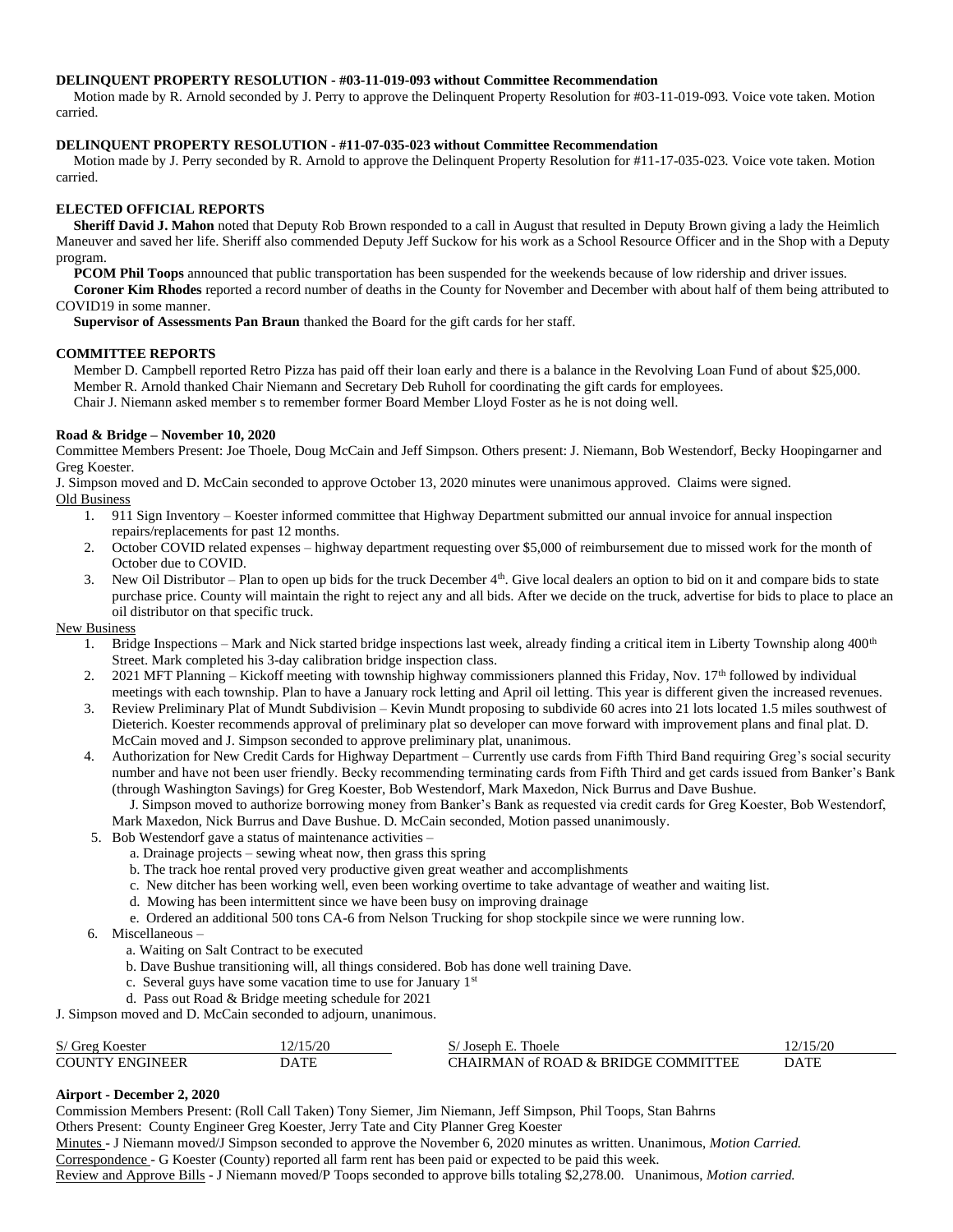### Old Business

- Improvement Programming G Koester (County) reviewed the options from the TIPs Meeting last month. The runway extension is still the top priority.
	- Option 1 Stick with the plan and move T-Hangars to West and mark 4 years of the entitlement monies which can open up other options.
	- Option 2 Construct small box hangars to the north if variance granted for building setbacks.
	- Option 3 Forget about hangars and focus on Phase 2 of the ramp expansion.
	- Committee discussed options. Comments included:
		- G Koester Available GA funding opens the door to address aging hangars. Effingham is not an airport authority so revenues are limited.
		- J Tate stated he thinks Option 1 looks the most attractive. The Airport is currently out of hangar space. J Niemann wants to further research bonding options for hangar construction and use GA funds towards the surrounding pavements as described in Option 1 (alternate).
		- The commission asked J Tate to get some prefabricated hangar estimates for Option 1.
	- J Niemann made a motion to revise TIP submittal to reflect Option 1 (alternate), J Simpson seconded. Unanimous, *Motion carried*.
	- J Tate stated the fuel flow fee waived by the County expired on November 30, 2020. He requested to continue the exemption for an additional 6 months. It will be placed on January's Agenda for discussion/action.

### New Business

### General Information

Adjourn/Next Meeting - J Simpson motioned/S Bahrns seconded to adjourn the meeting, unanimous. *Motion carried*.

The next Effingham County Airport Commission meeting will be on Wednesday, January 6, 2020 at 9:00 A.M. at the Effingham County Building 3rd Floor Meeting Room.

Minutes submitted by Deb Ruholl, Administrative Aide to Airport Commission

# **Legislative – December 14, 2020**

 Committee Members: Dave Campbell, Chair, Jim Niemann, V. Chr., Norbert Soltwedel, Heather Mumma, John Perry, Elizabeth Huston, Doug McCain, Rob Arnold and Joe Thoele.

 Committee Members Present: D. Campbell, Chair, Jim Niemann (by Telephone), H. Mumma (by Telephone), J. Perry, E. Huston, Doug McCain, Rob Arnold (by Telephone) and Joe Thoele. This meeting called to order by Chair D. Campbell.

- 1.) Member J. Perry motioned to approve the minutes of the November 9, 2020 meeting of this committee. Member D. McCain seconded. Motion carried.
- 2.) Unfinished Business None
- 3.) New Business
	- Chris Sutter Countryside Disposal Chis Sutter of Countryside Disposal of Shumway attended this meeting to ask for approval of a disposal site and trailer in the County. The site would be at the corner of Route #128 and Moccasin Road (E 1600<sup>th</sup> Avenue) and would consist of a trailer for storing customer trash pickups and then transporting the trailer to a landfill in DeSoto, Illinois. The EPA is required to give approval for this site by must have County approval first., Chair D. Campbell asked that Mr. Sutter come back for the Thursday, December 17, 2020 meeting of Tax & Finance Committee of the Whole with proposed siting language.
	- Title 6 Public Transportation Policy Effingham County PCOM Phil Toops asked for approval of the Title 6 Policy for Public Transportation. This is to continue public transportation in the County. Member J. Perry motioned to send to the Full Board a recommendation for approval at its meeting of December 21, 2020. Member D. McCain seconded. Motion carried.
	- K-9 Search and Rescue Member R. Arnold motioned to send to the Full Board a recommendation for approval of theK-9 Search and Rescue Resolution. Member J. Thoele seconded. Motion carried.
- 4.) Appointments Ambulance Oversight Committee Member D. McCain motioned to send to the Full Board a recommendation to approve the appointments of Mike DePoister and Debra Murbarger to the Effingham County Ambulance Oversight Committee for the term of December 1, 2020 through December 31, 2022. Member J. Thoele seconded. Motion carried.
- 5.) General Information / Public Comment There was some discussion about the Ambulance Oversight Committee is actually doing their job as some complaints were heard regarding the ambulance service. A joint meeting of the Ambulance Oversight Committee and 911 Board is scheduled for December 22, 2020 at 4:00 p.m. in the County Building.
- 6.) Closed Session None
- 7.) Member J. Perry motioned to adjourn this meeting. Member D. McCain Mumma seconded. Motion carried.

S/ Kerry J. Hirtzel

Kerry H. Hirtzel, Effingham County Clerk

# **911 - December 15, 2020**

Board Members Present: Jason McFarland, Wayne Rubach, David Mahon, Larry Thies, Julie Stephens, David Budde. Zoom: Bob Tutko. Absent: Dave Campbell, Mike DePoister

Others Present: Tina Daniels, Jason Repking, Jill Zerrusen, Billie Bales, Greg Sapp (WXEF), Doug McCain, Joe Thoele, Paul Kuhns, Jerrod Estes, Adam & Elizabeth Huston

Minutes - J McFarland motioned/D Budde seconded minutes of the November 17, 2020 meeting were approved as written. *Motion carried***.** 

Financial Report & Expenditure Report - A financial report was given by W Rubach showing a November 30, 2020 balance of \$1,120,085.54 along with an Expenditure Statement for bills to be approved for \$46,185.86. Rubach stated the expenditure report included our annual Motorola Solutions radio maintenance for \$39,819.55. Rubach reported dissolving the petty cash fund of \$101.00, per the recommendation of Paula Miller, County Treasurer. The cash was added into the Midland States Bank account, leaving a balance now of \$126.00. Rubach reported the FY20 budget ended with \$229,902.82 total operating expenses under budget \$113,616.18. Total contractual expenses were \$398,237.41 under budget \$1,507.59. L Thies motioned/D Mahon seconded to accept the financial & approve expenditure reports. (Roll call vote: Approving votes: J McFarland, W Rubach, D Mahon, L Thies, J Stephens, D Budde, B Tutko); Disapproving votes: 0; Absent: D Campbell, M DePoister). *Motion carried.*

**Committee Reports - Nothing reported.** 

Addressing Reports- Jill Zerrusen